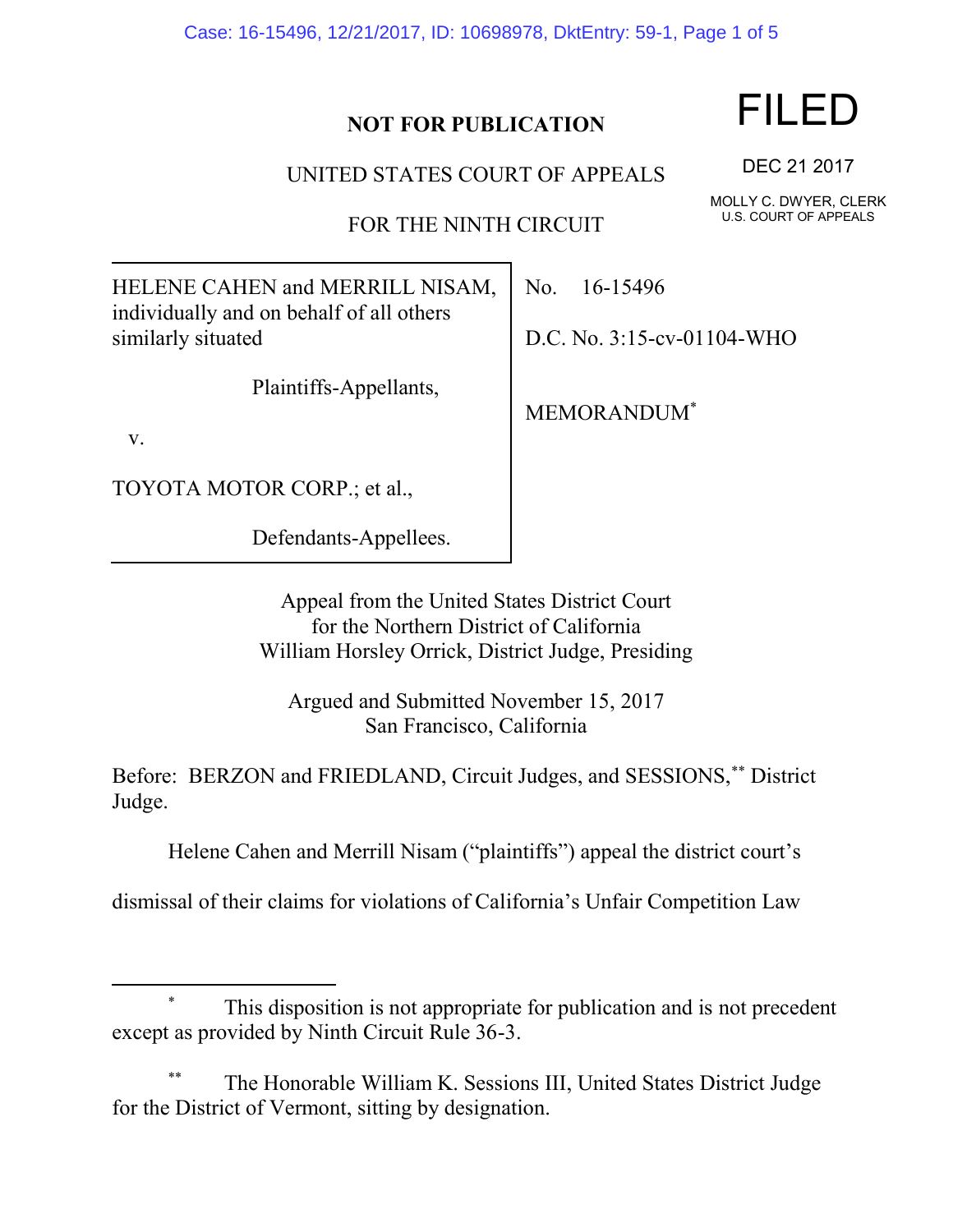("UCL") (Count I), Consumers Legal Remedies Act ("CLRA") (Count II), and False Advertising Law ("FAL") (Count III), as well as for Breach of Implied Warranty of Merchantability (Count IV), Breach of Contract/Common Law Warranty (Count V), Fraud by Concealment (Count VI), Violation of Song-Beverly Consumer Warranty Act (Count VII), and Invasion of Privacy under Article I of the California Constitution (Count VIII). We conclude that the district court correctly found that plaintiffs failed to establish Article III standing for all of their claims.

**1.** We review the district court's dismissal for lack of Article III standing *de novo*. *Nat'l Council of La Raza v. Cegavske*, 800 F.3d 1032, 1039 (9th Cir. 2015); *Vaughn v. Bay Envtl. Mgmt, Inc.*, 567 F.3d 1021, 1024 (9th Cir. 2009). Standing has three elements: "The plaintiff must have (1) suffered an injury in fact, (2) that is fairly traceable to the challenged conduct of the defendant, and (3) that is likely to be redressed by a favorable judicial decision." *Spokeo, Inc. v. Robins*, 136 S. Ct. 1540, 1547 (2016) (citing *Lujan v. Defs. of Wildlife*, 504 U.S. 555, 560–61 (1992); *Friends of the Earth, Inc. v. Laidlaw Envtl. Servs. (TOC), Inc.*, 528 U.S. 167, 180– 81 (2000)). The plaintiff bears the burden of establishing these elements, and when "a case is at the pleading stage, the plaintiff must 'clearly . . . allege facts demonstrating' each element." *Id*. (quoting *Warth v. Seldin*, 422 U.S. 490, 518 (1975)). "To establish injury in fact, a plaintiff must show that he or she suffered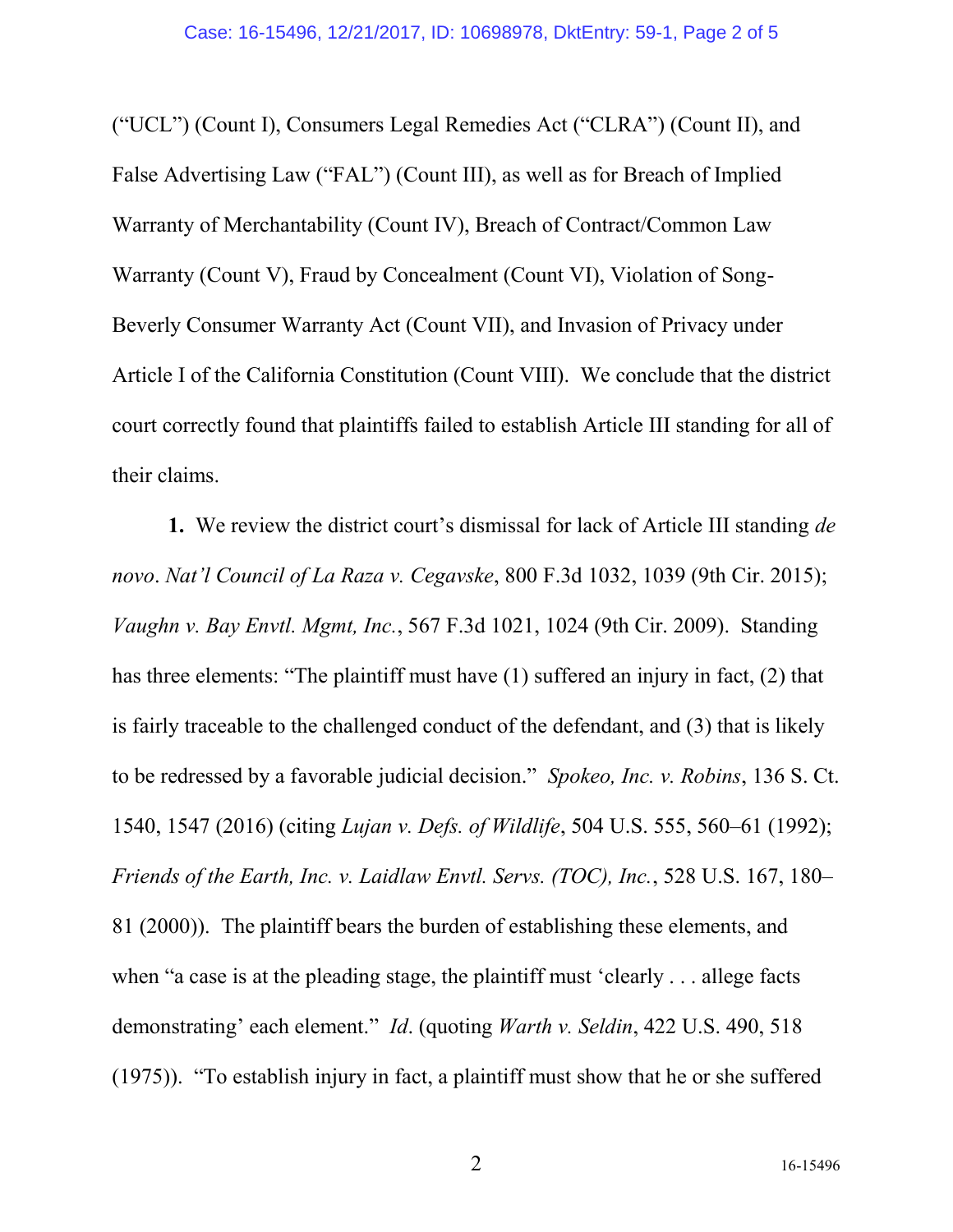#### Case: 16-15496, 12/21/2017, ID: 10698978, DktEntry: 59-1, Page 3 of 5

an invasion of a legally protected interest that is concrete and particularized and actual or imminent, not conjectural or hypothetical." *Friends of the Earth, Inc.*, 528 U.S. at 1548 (quoting *Lujan*, 504 U.S. at 560); *see also Clapper v. Amnesty Int'l USA*, 568 U.S. 398, 409 (2013).

**2.** Plaintiffs claim that their vehicles are vulnerable to being hacked because their vehicles' computer systems lack security. Plaintiffs allege that "[a]s a result of Defendants' unfair, deceptive, and/or fraudulent business practices, and their failure to disclose the highly material fact that their vehicles are susceptible to hacking and neither secure nor safe, owners and/or lessees of Defendants' vehicles are currently at risk of theft, damage, serious physical injury, or death as a result of hacking, and they will continue to face this risk until they are notified of the dangers associated with their vehicles and are given funds and guidance by Defendants as to how to correct the security defects, or until Defendants correct them." Plaintiffs also allege that they have been injured because their vehicles are worth less than what they paid for them due to these hacking vulnerabilities and allege that their privacy is invaded due to defendants' collection of vehicle data.

**3.** Plaintiffs have failed to sufficiently allege an injury due to the risk of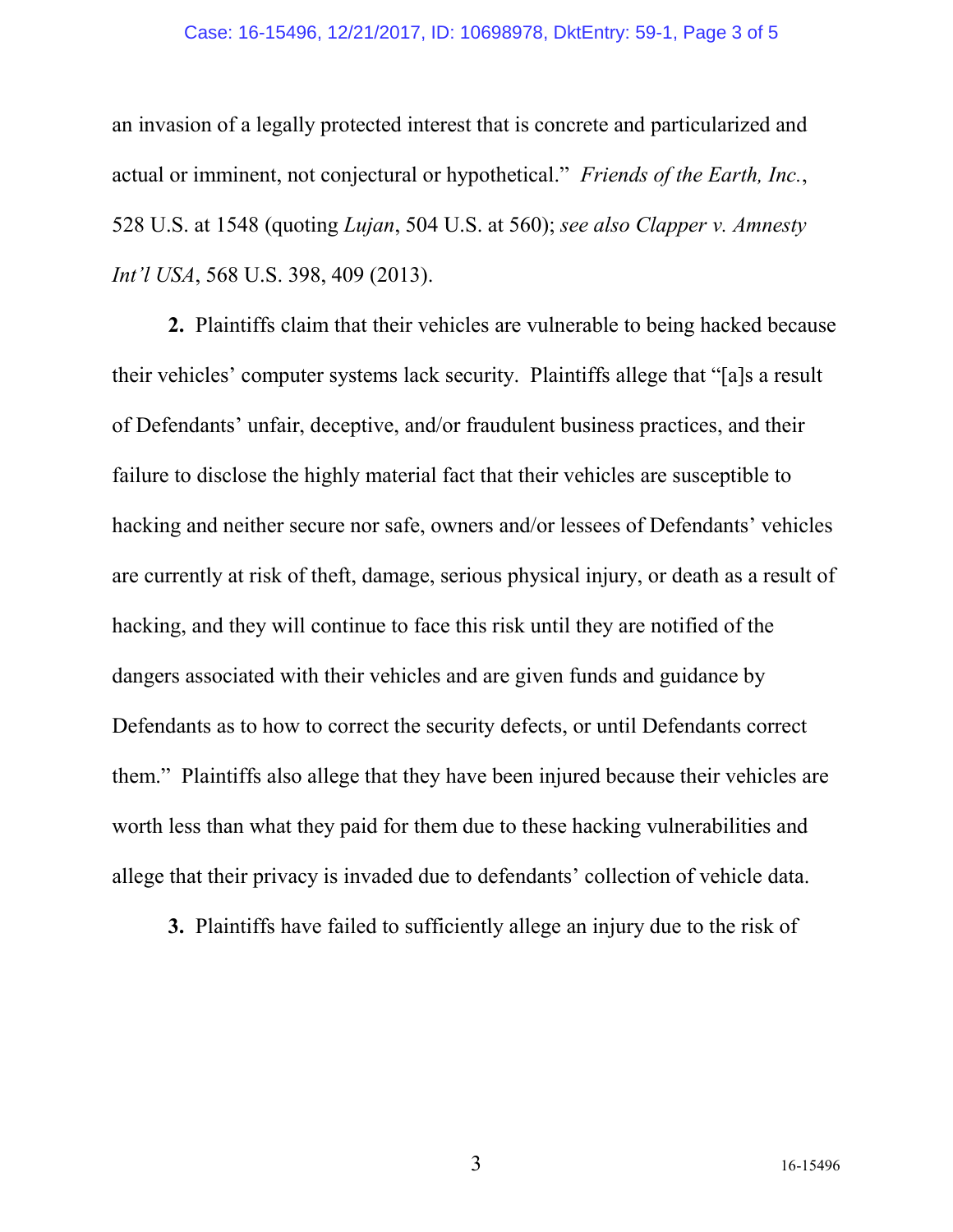hacking itself.<sup>1</sup> For their Breach of Implied Warranty of Merchantability, Breach of Contract/Common Law Warranty, Fraud by Concealment, and Violation of Song-Beverly Consumer Warranty Act claims, plaintiffs allege that the risk of hacking itself is the source of their injury.

Plaintiffs do not allege that any of their vehicles have actually been hacked. More importantly, they do not allege that they are aware of any vehicles that have been hacked outside of controlled environments. Even though no hacking has occurred, plaintiffs allege that hacking is an "imminent eventuality," that defendants have known for a long time about these security vulnerabilities, and that defendants have nonetheless marketed their vehicles as safe. These alleged risks and defects are speculative. Article III standing requires a concrete and particularized injury to plaintiffs' interests that is simply not alleged in the First Amended Complaint.

**4.** Plaintiffs have failed to sufficiently allege an injury due to overpaying for their vehicles. For their UCL, CLRA, and FAL claims, plaintiffs allege that they suffered an injury because they either would not have purchased their vehicles or would have paid less for them had they known about these hacking risks. This

<sup>&</sup>lt;sup>1</sup> We note that on appeal, plaintiffs seem to have abandoned their arguments relating to injuries from the risk of hacking itself. Plaintiffs' Opening Brief focuses solely on their economic loss theory.